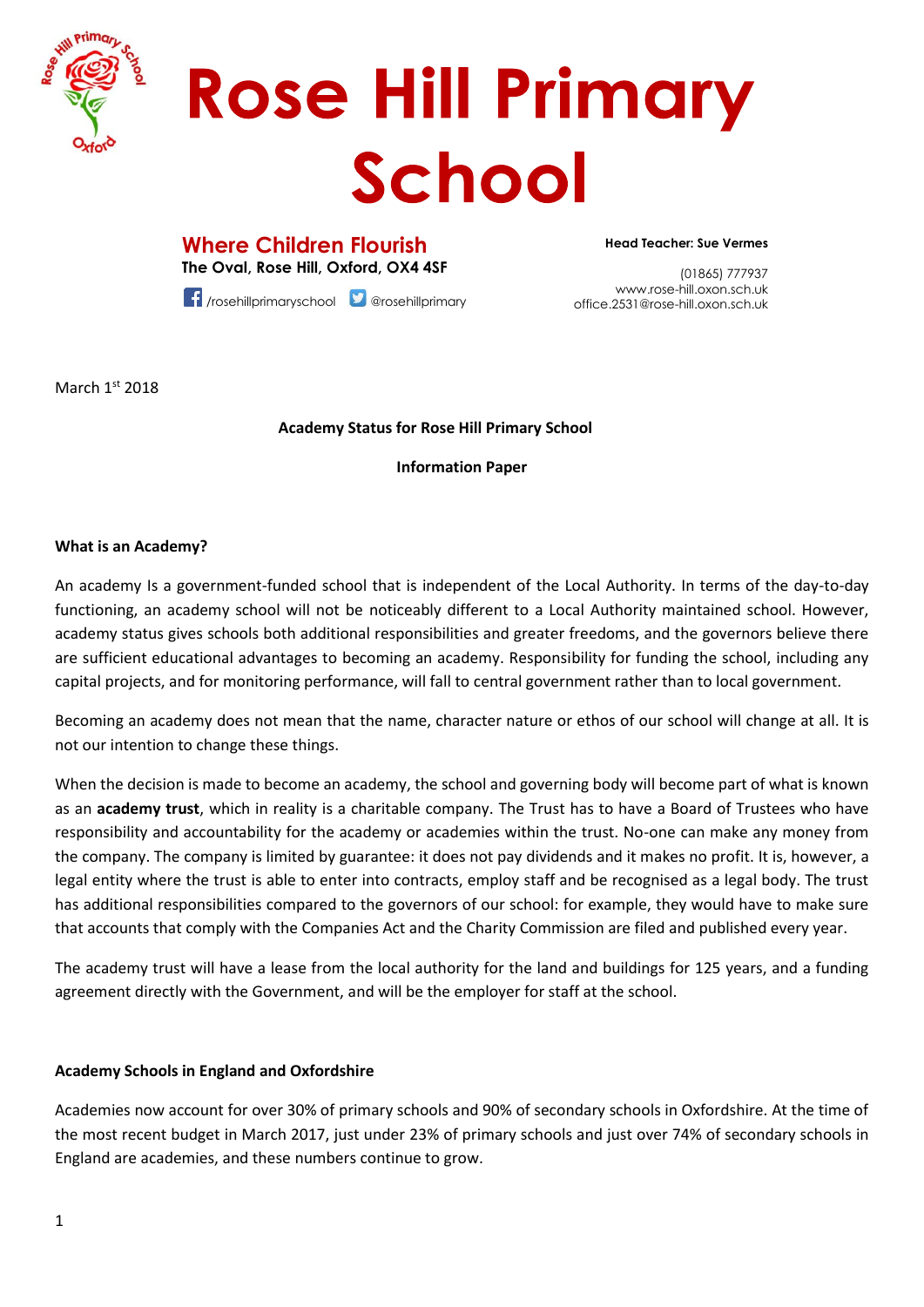When the academy programme was first introduced, schools were 'sponsored' by another organisation or school to help them improve; this still happens and these academies are called 'sponsored academies'. In more recent years, all schools that were performing well were able to choose to become academies, and did not require a sponsor. They were called 'converter academies'.

Whilst the political landscape has continued to shift, schools becoming academies is still very much part of the government policy and in particular for schools to join multi-academy trusts.

#### **Multi-Academy Trusts**

Many of the first schools that became converter academies set themselves up as single-school academy trusts, where the newly-formed charitable trust was only responsible for that one school. However, the vast majority of conversions to academy status are now into **multi-academy trusts**, an approach that is replicated in Oxfordshire. The statement from the County Council above also makes it clear that schools becoming part of a larger group of schools in a multiacademy trust (MAT) is their preferred model, and this is also the recommendation from central government.

MATs are created when there is one charitable company, and one Board of Trustees for more than one academy school. The most common structure is that each school within a MAT has their own Governing Body, much as they would a local authority school, with the MAT Board of Trustees delegating authority to them, whilst the final responsibilities rest with the Trust Board.

The increased number of MATs is due to the significant advantages that can be achieved by working together with other schools in structured way. The following is a brief extract from 'Governance in Multi Academy Trusts', a document released by the National College of Teaching and Leadership (2014) and outlines the potential benefits of this structure.

*Headteachers and chairs of governors cited a strong sense of moral purpose and an aspiration to improve the quality of teaching and learning as key drivers for adopting a MAT model.* 

*The MAT model has also allowed them to capitalise on the benefits of this approach, including:* 

- *sharing best practice*
- *economic benefits, such as centralised services*
- *the ability to focus funds where they are most needed*
- *increased and flexible staffing resources*
- *the opportunity to establish succession planning programmes and, in doing so, retain good staff who might otherwise move on – including headteachers*

Each of these benefits should be realised in a MAT and for a primary school, where changes in staff and leadership may leave the school in a vulnerable position can be supported through any period of transition by trust resources, including other schools and staff within the Trust. Having centralised trust services will also help to ensure that the focus of the Headteacher continues to be education.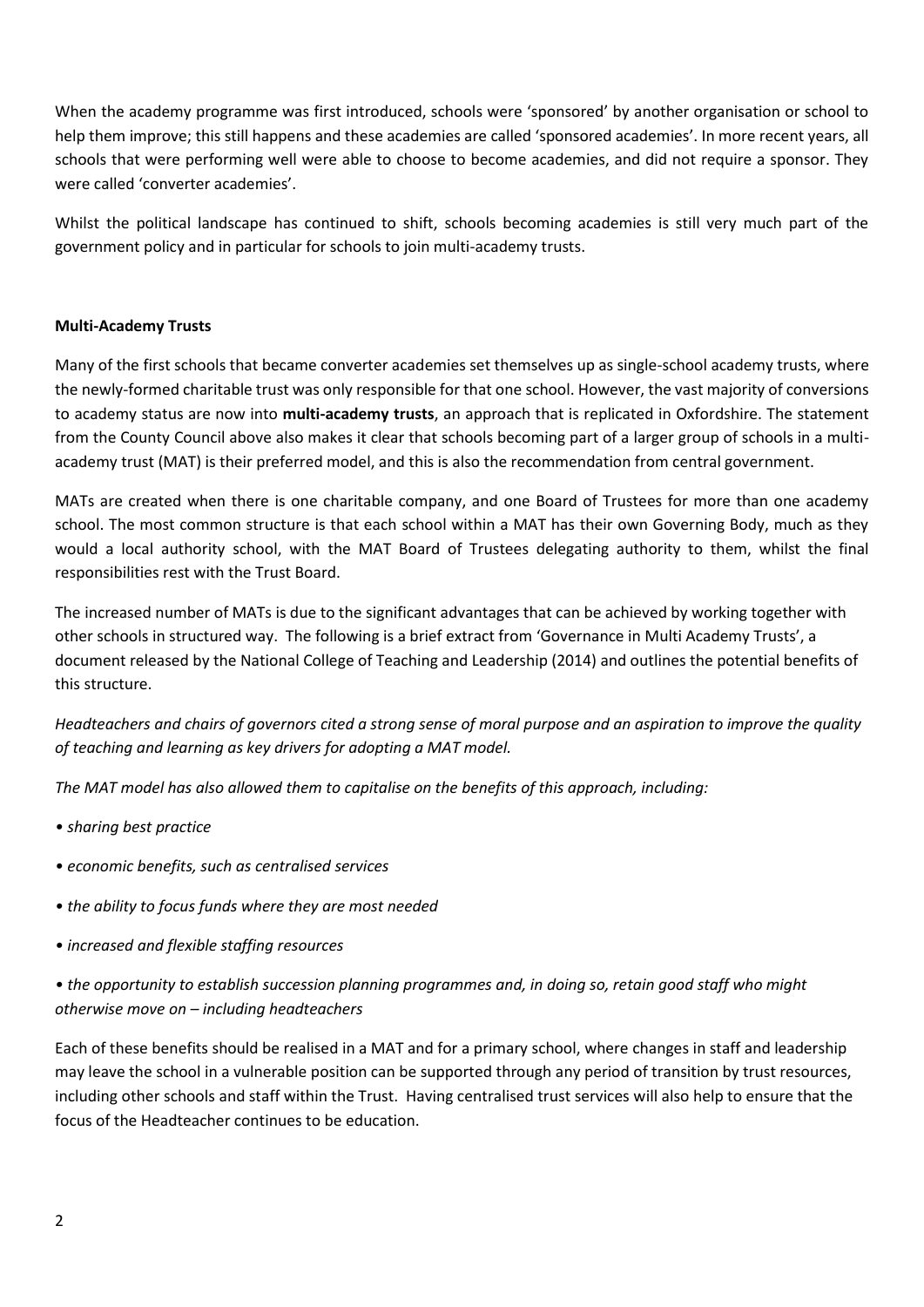## **The River Learning Trust**

We are becoming part of the **River Learning Trust**, a MAT that is committed to excellence and responsible for a number of schools and a School-centred Initial Teacher Training provider (SCITT). The schools and SCITT are united by their commitment to the principles of the Trust and a common belief in the benefits of everything that is gained by working together. You can find out more about the trust here: <https://riverlearningtrust.org/>

The principles of the River Learning Trust are:

- **Commitment to Excellence**; striving for the best educational experience through continuous improvement
- **Everyone Learning**; creating and taking opportunities that enhance lives through evidenced based practice supporting adult and pupil learning
- **Respectful Relationships**; acting with care, integrity, and fairness in all we do

The Trust recognises that education has the power to change lives, communities and society for the better and that it can achieve more for our pupils, trainees, staff and communities by working together rather than alone.

The River Learning Trust is growing to around 12-16 schools and could grow beyond that. It is developing what is recognised as a highly effective way of organising a MAT, with the growth of inter-connected local hubs; in this context schools gain benefits from close locality working as well as from working with schools in other areas, therefore increasing the pool of knowledge, skills and experience. Each school has its 'voice' – there is no priority given to any one school over others.

Currently, the following schools are part of the River Learning Trust:

- The Cherwell School, North Oxford
- Cutteslowe Primary School, North Oxford
- Wolvercote Primary School, North Oxford
- Wheatley Park Secondary School, Wheatley
- Horspath CofE Primary School, Horspath
- Garsington CofE Primary School, Garsington
- New Marston Primary School, Oxford
- Chipping Norton School, Chipping Norton
- Tower Hill Primary School, Witney
- Edith Moorhouse Primary, Carterton
- The Swan School, Oxford: a new secondary free school in pre-opening. All new schools are described as free schools. The Swan School is due to open to pupils in September 2019
- The Cherwell OTSA SCITT: a School Centred Initial Teacher Training provider, based at The Cherwell School

A number of other schools are also in the process of seeking to join or consulting to join the trust in the coming year.

## **Will our school change if it joins a MAT?**

In a MAT, different schools will retain their characteristics and culture, with a clear expectation that all will have shared values. There is no reason for there to be changes to the school's curriculum, to the policies on teaching and learning or behaviour. We will continue to be able to make our own policy on uniform, and the leaders within our school will make the day-to-day and strategic decisions that they are currently responsible for. Our responsibilities as an academy in relation to Special Educational Needs and Disabilities will be just the same as they are now.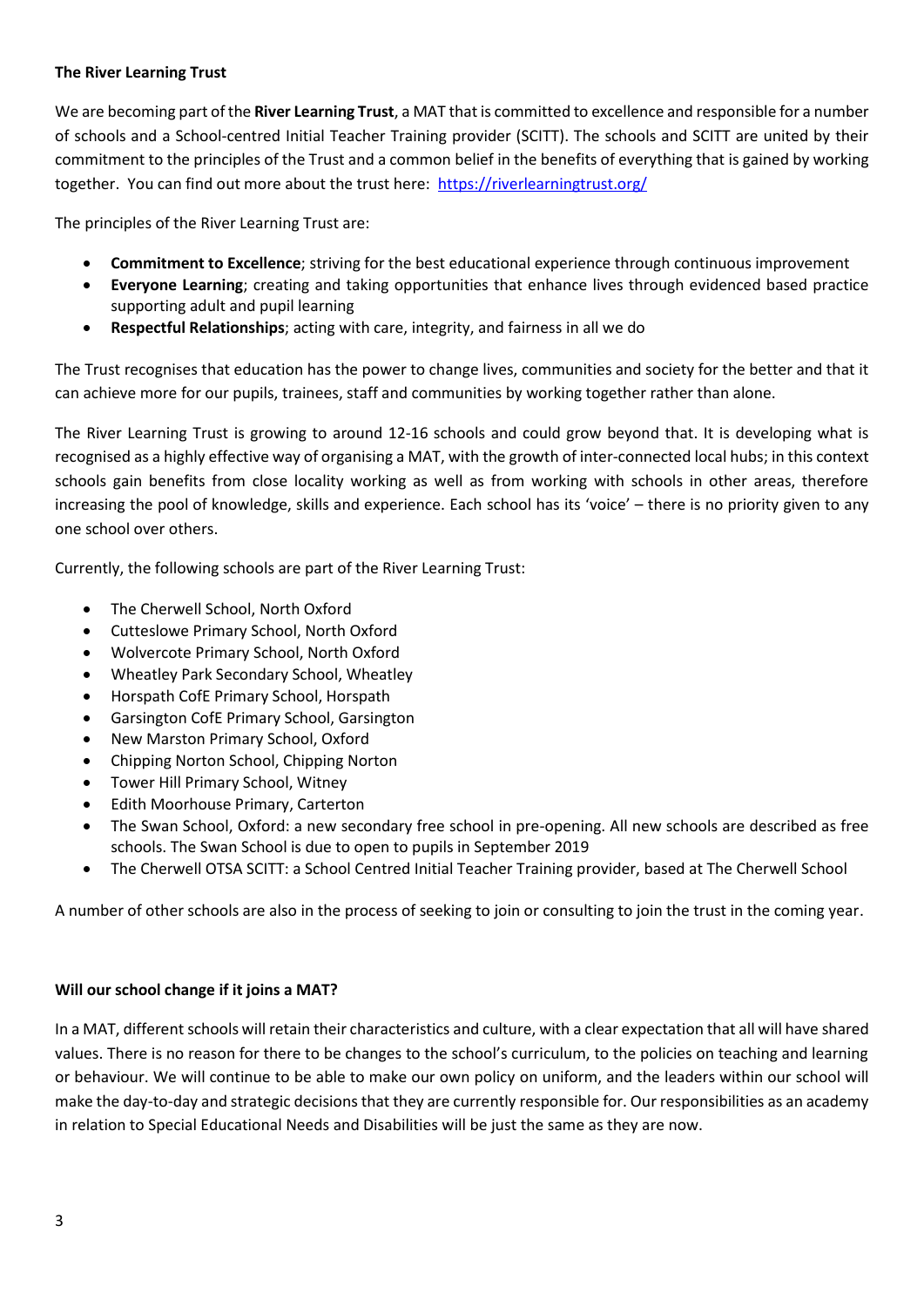The Headteacher and Governors will be accountable to the Trust Board and Chief Executive of the River Learning Trust for the overall quality of education, but will have autonomy about exactly how that could be achieved. If there were to be a drop in standards or a drop in Ofsted grade, the level of autonomy may be reviewed to protect the quality of education. We expect this structure to help bring about further improvements and lead us closer to becoming an outstanding school.

Although academies can vary the length of the school term and, like Local Authority schools, vary the length of the school day subject to consultation and discussion, there are no plans to do either.

There is no intention to change the current admissions criteria or catchment area should we become an academy. All schools in the River Learning Trust have continued to use the Local Authority admissions team to manage admissions.

## **What are the implications for teaching and support staff?**

Academies have the ability to set their own pay and conditions for staff. There are no plans to do this when we become an academy as part of the River Learning Trust. We expect all employees to transfer to the River Learning Trust, with no changes to conditions of service under the TUPE provisions which give protection surrounding terms and conditions. For teachers, the School Teachers Pay and Conditions Document will always be the key document and we expect to adopt or match the OCC policies on all aspects of pay and HR.

The River Learning Trust will be the employer and would aim to provide an excellent professional experience for all employees. A high priority will be professional learning for all. Teachers and support staff will be based in one school and would not normally be moved to other schools within the Trust. If the opportunity or need were to arise, it would be carefully negotiated with the agreement of staff involved. Each current teacher would be employed by the Trust (after TUPE) to work at Rose Hill Primary School.

However, the River Learning Trust would be able to provide many opportunities for good professional development, for benchmarking and for teamwork across its schools. We see the membership of the River Learning Trust as an attractive opportunity which would help us to recruit and retain excellent staff.

A small number of posts would be 'central', working for the Trust to the benefit of all schools. The River Learning Trust employs staff to deliver the core support services for schools including a Chief Executive, Chief Operating Officer, Operations Director, HR Director, Head of Finance and a number of other finance staff.

## **What are the implications for pupils?**

From a pupil's point of view, there will be no obvious change except a continued development and improvement of the educational provision which is the aim in all RLT schools. However, it is very important for leaders and Governors at Rose Hill Primary School that our actions remain fully focused on ensuring the best possible educational experience for our pupils. We are confident that robust accountability and strong school-to-school improvement networks will help to improve the quality of learning. Teacher development will also have a positive impact on pupils.